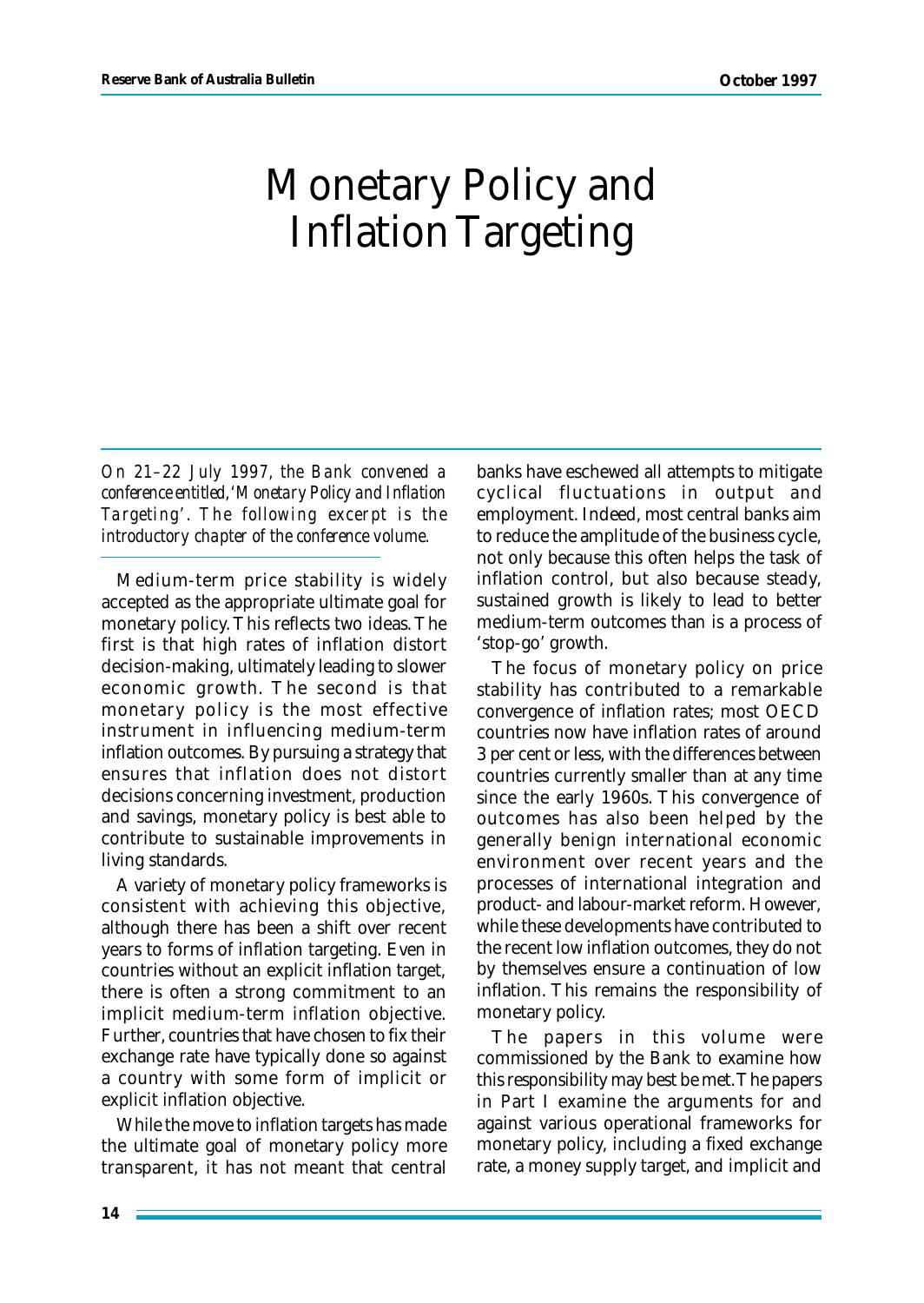explicit inflation targets. The papers in Part II examine in more detail the history of the Australian monetary policy framework, as well as discuss a number of specific proposals for reform of the current arrangements. Finally, the papers in Part III examine how short-term interest rates should be changed in response to various events.

**Monetary Policy Frameworks**

Most monetary policy frameworks, or systems, are underpinned by some form of inflation objective. The most obvious case is a system in which the central bank's only objective is to ensure that the annual inflation rate remains within a narrow band. But other systems also have (sometimes implicit) inflation objectives. For example, in a system based on monetary aggregates, there is a target for inflation implicit in the allowable growth rate of money. Also, fixed exchange rate systems are often used by countries to achieve a similar inflation rate as that applying in the country against which they are fixing. Finally, in systems in which the central bank uses some form of Taylor rule (or more accurately a Bryant-Hooper-Mann rule<sup>1</sup>) to guide the setting of short-term interest rates there is a specific inflation target which the central bank expects to achieve on average.

In evaluating these systems, two issues are important:

- Does the system achieve the inflation objective without unduly adding to output and employment fluctuations?
- Is the system transparent, and does it make the central bank sufficiently accountable?

The answers to these questions will vary from country to country, depending upon the structure of the economy, the type of shocks that occur, the nature of the financial system and the public's perception of monetary policy. For example, given Australia's relatively large terms-of-trade changes, a fixed exchange rate system is likely to generate greater output fluctuations than those currently experienced. Similarly, while a system based on monetary targets might be able to tie down the medium-term inflation rate, the relatively high frequency of large, unexpected changes in the demand for money mean that a fixed money-growth rule could generate instability in output. The same result is likely in an inflation-targeting system in which the inflation rate must be controlled within a very narrow band.

These considerations point to the adoption of a medium-term inflation target, of which the Australian system is one example. A medium-term target ties down the expected average inflation rate, but in a way that does not exacerbate the amplitude of the business cycle. The framework acknowledges a trade-off between the variability of inflation and the variability of output, and implicitly recognises that the benefits of medium-term price stability are not sacrificed by some degree of variability in the annual inflation rate. This allows monetary policy some scope to be directly concerned with the size of the swings in output and employment, independent of their effect on inflation. To some extent, these swings can be moderated without prejudicing the ultimate goal of monetary policy.

The adoption of inflation targets has played an important role in anchoring inflation expectations. Also, inflation targets have provided central banks and governments with a vehicle for clearly communicating and justifying monetary policy decisions. This may have reduced some of the political-economy problems that are sometimes associated with monetary policy and has made policy more transparent and central banks more accountable. The adoption of inflation targets has also helped institutionalise the commitment to low inflation, making it less likely that monetary policy decisions are driven by the objectives of particular individuals.

<sup>1.</sup> By this rule, interest rates are raised above the estimate of 'neutral' when inflation is above target or output above potential.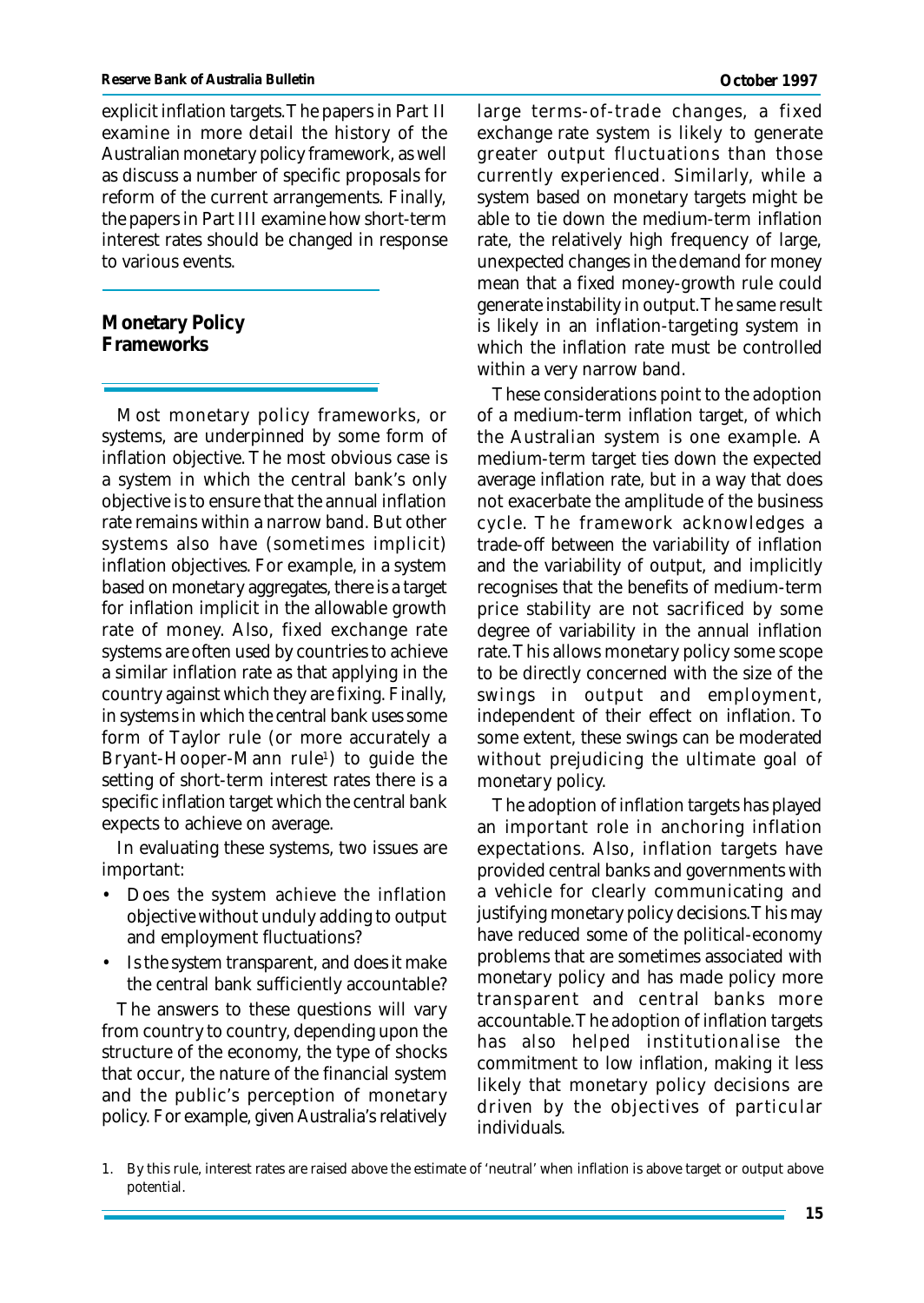The current debates about the design of inflation-target systems have centred on the issues of what degree of variability in inflation is acceptable, and what, if any, procedures should be implemented if inflation moves too far away from target. In some countries, governments have specified review procedures which are triggered when inflation moves outside specified bands, while in others, the emphasis is on a process of ongoing review.

The type of review mechanisms that delivers the best results will only become evident in time. Some see triggered reviews as critical in ensuring that the central bank is not tempted to tolerate higher inflation to obtain faster short-run employment growth. Others argue that such reviews are likely to be ineffective as the public is unlikely to criticise, or penalise, the central bank for not having had higher interest rates. Some go a step further, and argue that triggered reviews are unnecessary since a competent forward-looking central bank with a medium-term inflation objective knows that tolerating higher inflation, and allowing a rise in inflation expectations, will inevitably require a period of slow growth and rising unemployment to get inflation back to target.

**Australian Monetary Policy**

Over the past decade and a half, the monetary policy framework in Australia has evolved through three stages. First there was a loose form of monetary targeting. This was abandoned in the mid 1980s and replaced with a system without explicit intermediate targets or objectives, with monetary policy often playing a supporting role to other policy instruments. Then from the late 1980s the system evolved into one with a much sharper focus on price stability, with an explicit inflation target being adopted in 1993.

Unlike in some other countries, the Australian inflation target was implemented only after inflation had been reduced. While it is sometimes argued that announcing an

inflation target reduces the cost of disinflation, the real benefit of an inflation target appears to be that it makes it easier to maintain low inflation once it has been achieved. By anchoring inflation expectations and improving the public's understanding of how monetary policy works, inflation targets reduce the risk of events that cause surges in inflation. Also, when these events occur, their effect on inflation should be smaller and their propagation weaker.

Experience suggests that a reduction in inflation expectations takes a long time to occur, with a track record of good performance the critical ingredient. In Australia, despite an average inflation rate over the past seven years of around  $2^{1/2}$  per cent, it is only recently that many people have recognised that low inflation is once again an important part of the economic landscape. This slow adjustment of expectations has made the task of monetary policy more difficult than it otherwise would have been. But substantial progress in reducing inflation expectations has been made, and continues to be made, with public recognition of the inflation target playing an important role.

To some extent, the recent success of inflation targets in Australia and elsewhere has been helped by the absence of events on the supply side that push up inflation; if anything, supply-side factors have been working in the opposite direction. It cannot be assumed that this favourable situation will continue indefinitely; at some future point there is a significant likelihood that an event will cause inflation to rise and output to fall. Such an outcome would be a challenge for all monetary policy frameworks, as the higher interest rates needed to reverse the rise in inflation would exacerbate the decline in output. However, by anchoring inflation expectations, an inflationtargeting system may help in the adjustment.

The critical question here is how quickly inflation is brought back to the target. A system based on a narrow target band would likely require either a rapid return, probably at the cost of a large decline in output, or a temporary suspension of the target. The system of inflation targeting as practised in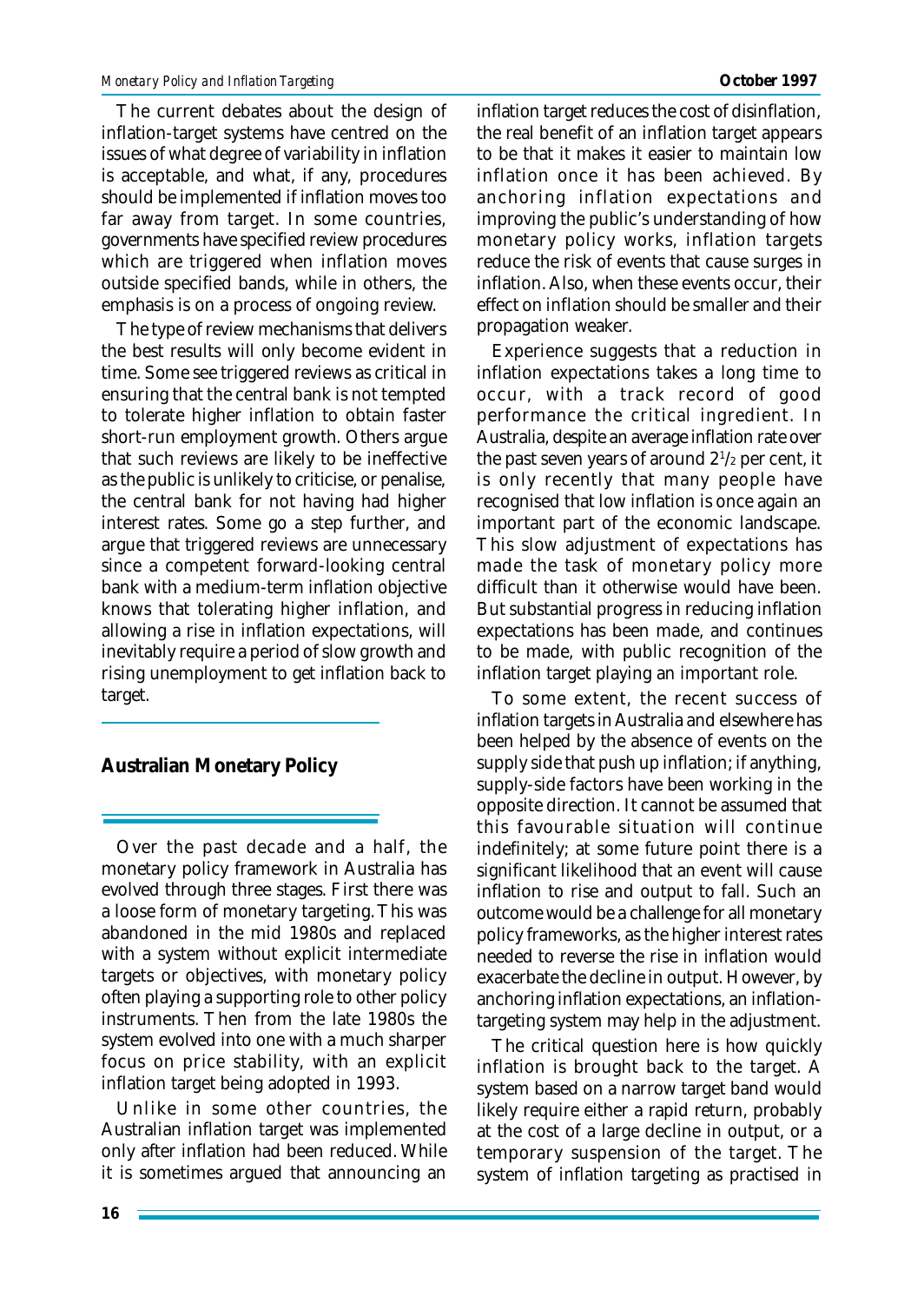Australia would permit a more moderate return. In assessing how quick that return should be, the behaviour of inflation expectations is crucial. If inflation expectations increase by only a small amount, a relatively slow decline in inflation may be possible. However, if medium-term expectations look to be moving up in line with actual inflation, a more rapid response may be required. The appropriate speed of adjustment is a matter of judgment; having a medium-term inflation objective should help anchor expectations and allows this judgment to be made in such a way that price stability can be restored without unnecessarily amplifying the business cycle.

Some commentators on the Australian framework view this flexibility as undesirable. They seek more rigid rules that reduce the discretion of policy-makers to tolerate deviations of inflation from a target range. Others make a broader criticism, seeing an increased role for fiscal policy in the management of output fluctuations, and thus implicitly in the control of inflation; the argument is that this would allow *aggregate* price stability to be achieved, and at the same time reduce *relative* price variability and interest-rate volatility. Whether or not such an outcome is possible in practice is an interesting area for future research.

**Setting Short-term Interest Rates**

Unlike some other monetary policy regimes, an inflation-target regime does not specify the monetary policy instrument or how it should be set, although in most countries with an inflation target the instrument is the overnight interest rate. Exactly how central banks should determine the appropriate level of this interest rate, and how frequently it should be changed, are areas of ongoing research.

This research has generated a number of simple suggestions that have become known as interest-rate 'rules'. These rules have interest rates changing in response to actual

or expected inflation and actual or expected deviations of output from full capacity (the output gap). A number of points stand out from this research.

First, if interest rates respond to *expected* inflation and the output gap, the variability of inflation and output will be considerably less than if policy responds only to current values of these variables. Good policy needs to be forward-looking. If policy is restricted to reacting only to current-dated variables, then any variable which provides information about future inflation – such as wages or the exchange rate – should enter the policy-makers' reaction function.

Second, there is a trade-off between the variability of output and the variability of inflation. If the central bank wishes to keep inflation within a narrow range, it is likely that this will come at the cost of larger fluctuations in output.

Third, if monetary policy is credible, with inflation expectations anchored by the central bank's inflation target, both the variability of output and inflation can be reduced.

Fourth, even if the central bank cares only about the variability of inflation (and does not care about the variability of output), it should still attempt to offset some of the variability in output. The reason is that the shape of the business cycle has a major influence on the evolution of inflation. By reducing fluctuations in output, the central bank can mitigate the inflation cycle.

Some economists have proposed a much more complicated procedure for setting interest rates than these simple rules. They suggest that the central bank should map out a complete path of future interest rates, with this path minimising some combination of the expected variability of inflation and the output gap. Having done this it should implement the first interest rate on that path and then repeat the procedure each month. One interesting feature of this approach, and of the simple interest-rate rules, is that it generates considerably greater variability in short-term official interest rates than has been seen in practice.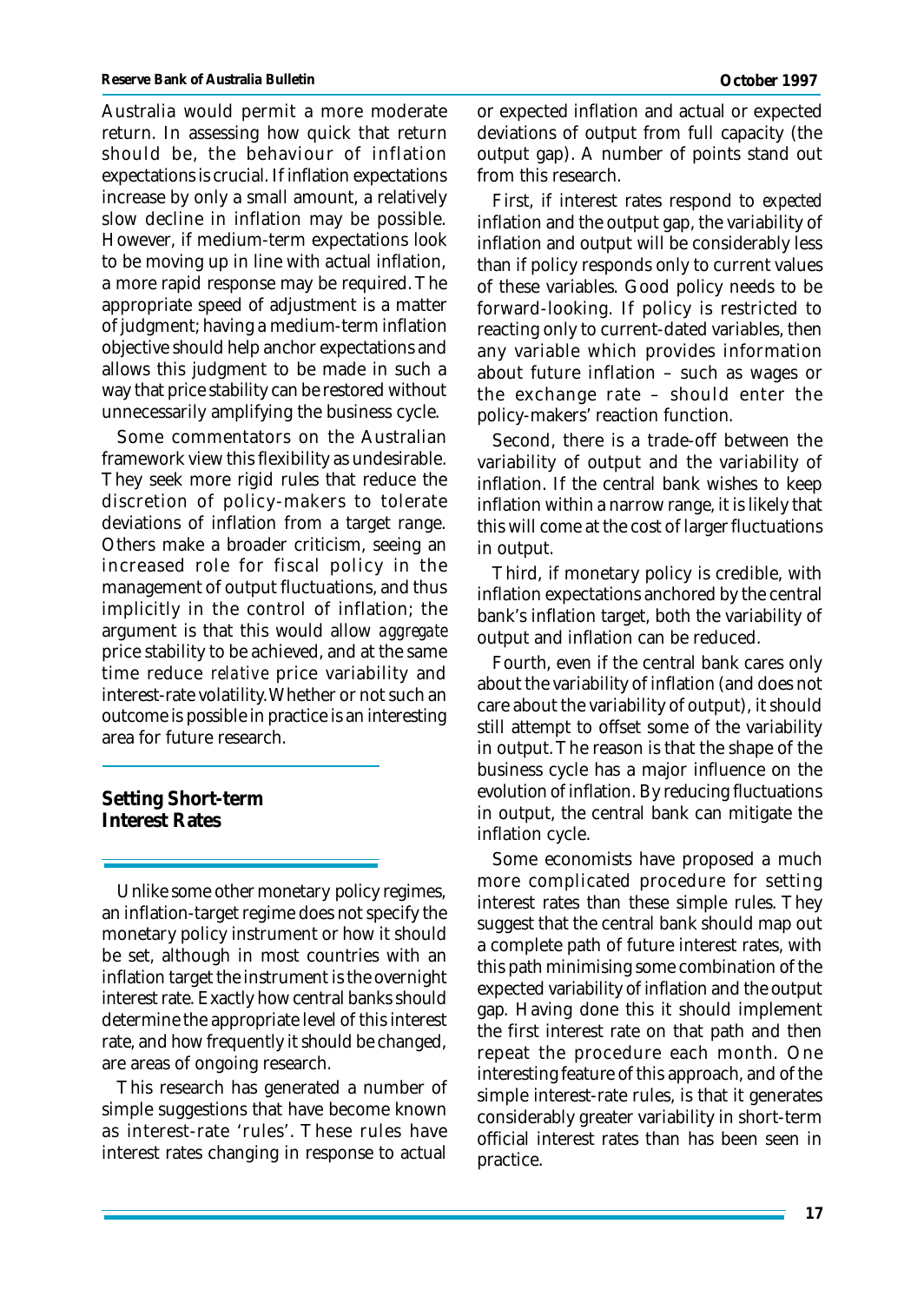In practice, central banks appear to be averse to large changes in official interest rates. While the trend towards announcing and explaining changes in official rates may have strengthened this preference, the reasons for it are rarely articulated. In part, it can be explained by the combination of uncertainty and the perception that large changes in official interest rates, and frequent directional changes, are costly. It appears that central banks avoid making interest-rate changes that they expect might be reversed within a short period of time. If interest rates were to be moved in larger steps than is currently the case, directional changes would become more common. This could make it more difficult for financial markets and the public to understand the central bank's strategy. By moving interest rates in small steps, the probability of having to make a near-term reversal is reduced. It is also possible that infrequent and relatively small changes in official interest rates make the transmission mechanism more effective, although there is little empirical evidence either in support of, or in conflict with, this view.

One final question is whether the setting of monetary policy should be influenced by changes in asset prices. The most frequent answer is no. It is possible, however, that rising asset prices lead to an increase in expected future inflation in the prices of goods and services, and thereby indirectly cause an increase in interest rates. But in this case, policy would be reacting to expected future inflation, not to current asset-price inflation.

The one major qualification to this answer arises from the interaction of asset prices and the financial system. Rising asset prices create collateral for additional loans. This is exactly as it should be if the asset-price increases are based on fundamentals. But if the increases are not driven by fundamentals, financial institutions can incur substantial losses when the inevitable correction in prices occurs. These losses can amplify any downturn in the business cycle. The end result is that rises in asset prices that are not sustainable can set in train deflationary pressures that might only be felt some years down the track. Whether or not monetary policy can resolve this problem is an area of ongoing research; the current consensus is that these are mostly issues for prudential policy.

## **The Conference**

The conference was held at the Bank's H.C. Coombs Centre for Financial Studies at Kirribilli on 21 and 22 July 1997. The papers were commissioned by the Bank and the 40 invited participants came from Australian academia, the public sector and private business, as well as overseas central banks, international institutions and the Reserve Bank of Australia.

The papers by both Rick Mishkin and Malcolm Edey examine various monetary policy frameworks, and conclude that, for most countries, some form of inflation targeting represents the best method for achieving the goal of medium-term price stability. The paper by Andy Haldane discusses a number of design features of inflationtargeting systems; in particular, the appropriate level of an inflation target, the choice of targeting horizon and need for transparency.

The paper by Stephen Grenville examines the evolution of the Australian monetary policy framework over the past decade and a half, tracing the move from monetary targets to inflation targets. Various perspectives on the current framework are then presented in the papers by Warwick McKibbin, John Quiggin and Peter Stemp. Warwick McKibbin makes the case that policy-makers need to be able to respond flexibly to different events, while John Quiggin argues that fiscal policy should play a more active role in the management of the business cycle and that real interest rates should be more stable than they have been in the past. In his paper, Peter Stemp calls for a more precisely defined inflation objective with clearer definitions of success and failure.

The paper by Frank Smets examines the implications for the setting of short-term